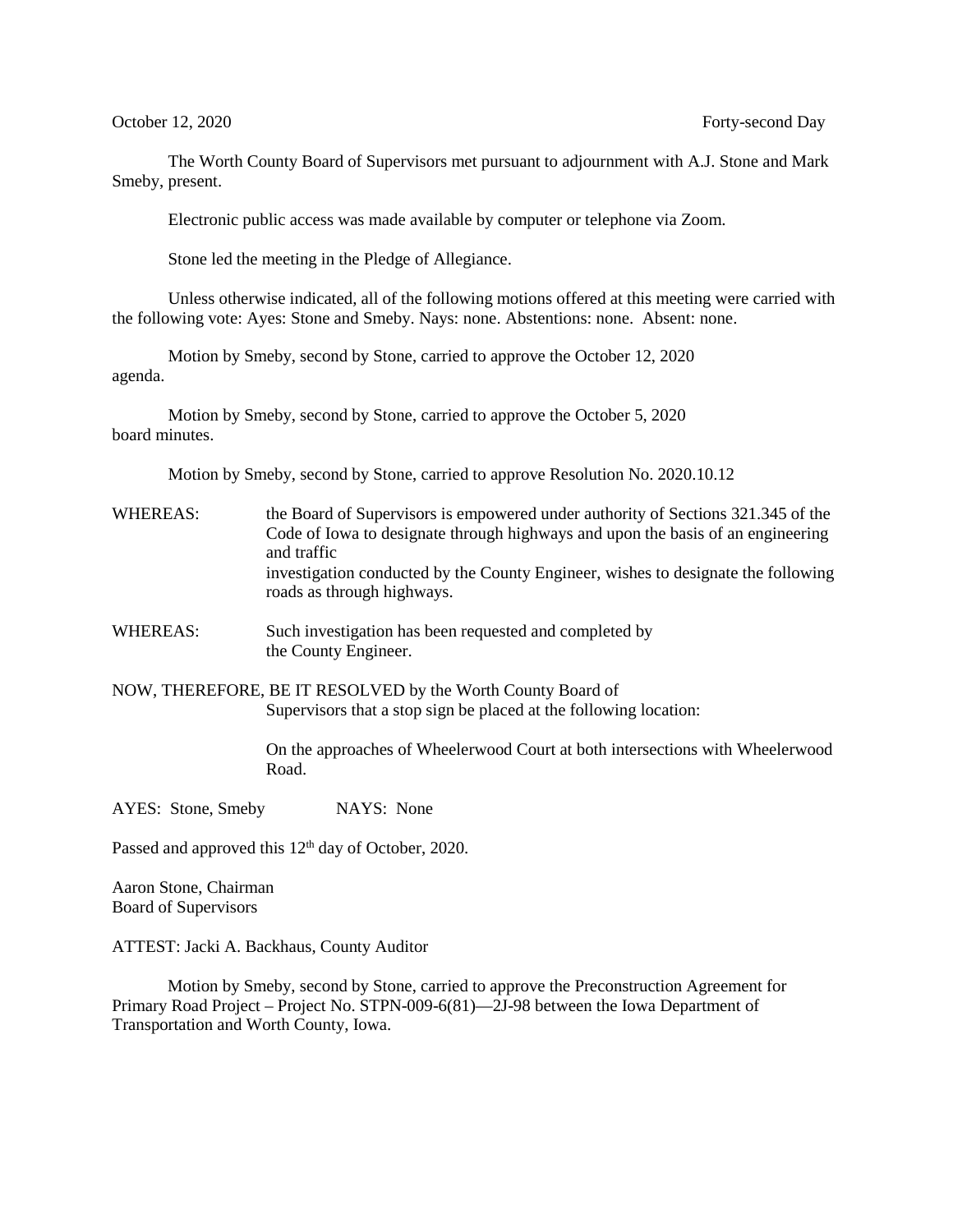Motion by Smeby, second by Stone, carried to approve the following claims in the amount of \$212,880.50, as per the following schedule:

| A & I Auto Body Inc            | Service-Eng        | 2,375.16  |
|--------------------------------|--------------------|-----------|
| <b>Aaron Stevens</b>           | Edu-Eng            | 10.00     |
| Agri Sales & Bldg Supply Inc   | Parts-Eng          | 30.00     |
| <b>Alliant Energy</b>          | Service-Gsr        | 5,249.76  |
| Ameripride Services Inc        | Service-Gsr        | 433.70    |
| Badker Plumbing & Heating Inc  | Service-Eng        | 610.00    |
| <b>Bcn</b> Telecom             | Service-Gsr        | 88.87     |
| <b>Bice Electric Llc</b>       | Service-Gsr        | 1,035.00  |
| <b>Black Hills Energy Inc</b>  | Service-Eng        | 70.37     |
| <b>Bmc Aggregates Llc</b>      | Rock-Eng           | 7,025.68  |
| <b>Buscher Bros Corp</b>       | Service-Gsr        | 1,247.18  |
| <b>Carquest Auto Parts Inc</b> | Supplies-Eng       | 2,619.54  |
| Centurylink                    | Service-Eng        | 56.52     |
| <b>Certified Laboratories</b>  | Supplies-Eng       | 943.35    |
| Chrysler Of Forest City        | Service-Con        | 114.65    |
| City Of Fertile                | Rutf-Eng           | 4,312.42  |
| City Of Grafton                | Rutf-Eng           | 2,478.94  |
| City Of Hanlontown             | Rutf-Eng           | 1,007.76  |
| City Of Joice                  | Rutf-Eng           | 2,518.27  |
| City Of Kensett                | Rutf-Eng           | 1,235.58  |
| City Of Manly                  | Service-Eng        | 46.63     |
| City Of Northwood              | Service-Gsr        | 396.94    |
| Cnh Capital Prod Plus Account  | Supplies-Con       | 335.60    |
| <b>Colton Kisner</b>           | Edu-Eng            | 50.00     |
| Culligan Of Mason City         | Service-Gsr        | 248.07    |
| Falkstone Llc                  | Rock-Eng           | 6,405.19  |
| <b>Fallgatter's Market Inc</b> | Supplies-Shf       | 620.59    |
| Farmers Feed & Grain Co, Inc   | Supplies-Gsr       | 388.58    |
| Glaxosmithkline                | Supplies-Phd       | 430.83    |
| Goodnature Work Stop           | Supplies-Con       | 635.84    |
| Greve Law Office               | Rent & Payroll-Aty | 6,193.50  |
| <b>Heartland Asphalt Inc</b>   | Supplies-Eng       | 3,327.15  |
| <b>Heartland Paper Company</b> | Supplies-Gsr       | 392.86    |
| <b>Heartland Power Coop</b>    | Service-Wwt        | 2,927.97  |
| Hotsy Equipment                | Service-Eng        | 275.68    |
| Huber Supply Co Inc            | Supplies-Eng       | 232.83    |
| Ia Dept Of Natural Resources   | Fee-Wat            | 95.00     |
| Ia Law Enforcement Academy     | Edu-Shf            | 300.00    |
| Ia Prison Industries           | Supplies-Aud       | 414.00    |
| Imwca                          | Wk Comp Prem-Ins   | 12,277.00 |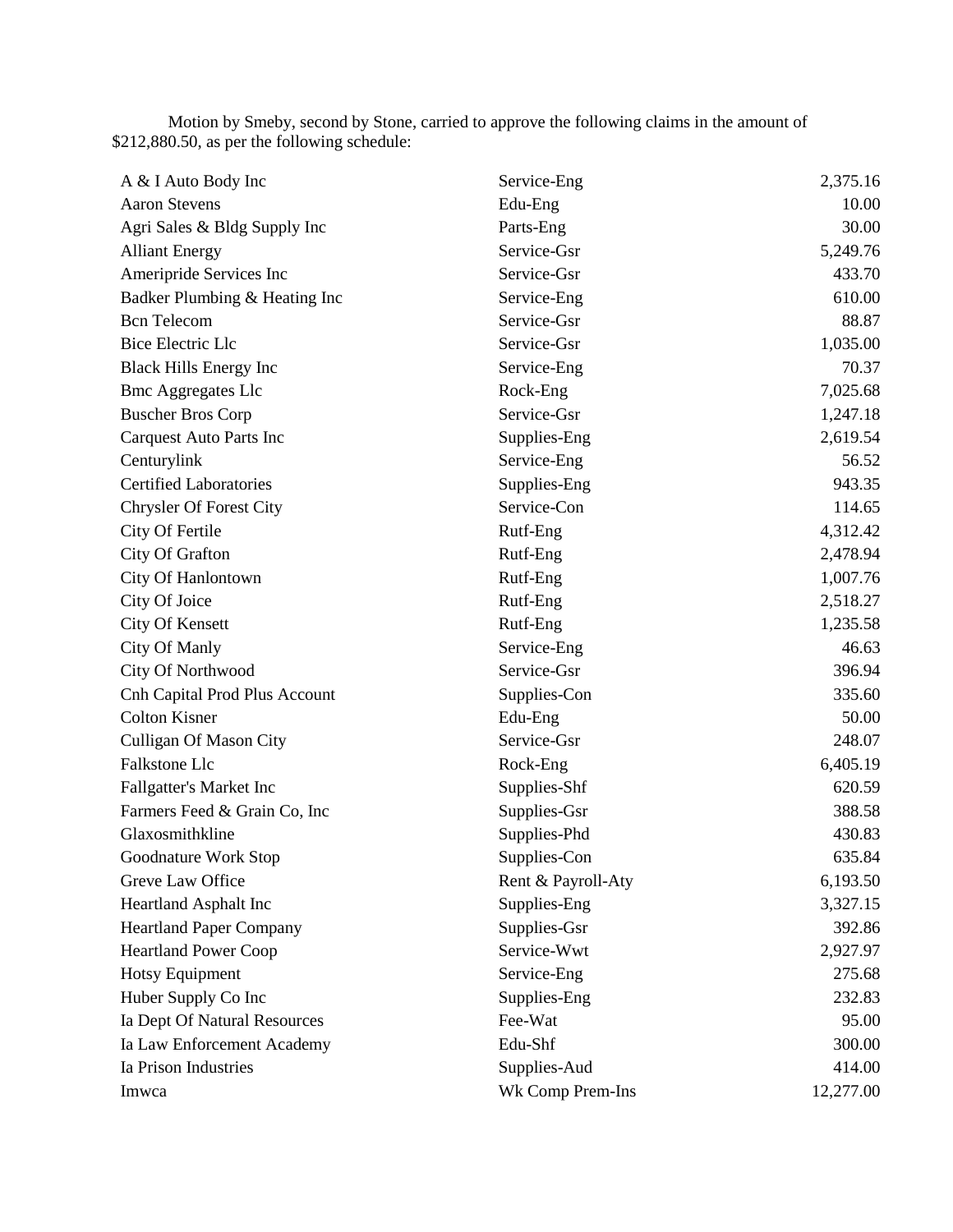| Ip Pathways                               | Service-Dap       | 8,330.36  |
|-------------------------------------------|-------------------|-----------|
| J & J Machining Welding & Fabricating     | Supplies-Eng      | 252.42    |
| Joe's Collision & Performance Inc         | Service-Shf       | 166.38    |
| Kam Line Highway Markings Llc             | Service-Eng       | 36,000.00 |
| Kaman Industrial Technologies Corporation | Parts-Eng         | 428.00    |
| Kelly Hardware                            | Supplies-Con      | 366.73    |
| Larsen Plumbing & Heating Inc             | Service-Gsr       | 836.81    |
| <b>Lawson Products Inc</b>                | Supplies-Eng      | 1,017.12  |
| Legislative Services Agency               | Supplies-Trs      | 115.00    |
| Lexisnexis                                | Service-Aty       | 171.00    |
| Lynn Butler                               | Safety-Eng        | 150.00    |
| Malwarebytes Inc.                         | Service-Dap       | 2,141.10  |
| Marco Technologies Llc                    | Service-Dap & Asr | 585.70    |
| Martin Marietta Materials Inc             | Rock-Eng          | 7,030.67  |
| <b>Matt Hengesteg</b>                     | Well-San          | 1,000.00  |
| Mediacom                                  | Service-Gsr       | 229.95    |
| Medline Industries Inc.                   | Supplies-Phd      | 2,614.44  |
| Menards Inc                               | Safety-Eng        | 89.93     |
| Midwest Pipe Supply Inc                   | Supplies-Eng      | 1,470.00  |
| <b>Nelson Family Trust</b>                | Rent-Shf          | 300.00    |
| Nena                                      | Dues-911          | 142.00    |
| Northern Ia Construction Products         | Parts-Eng         | 400.00    |
| <b>Northland Custom Interiors</b>         | Service-Eng       | 560.25    |
| Northwood Dental Associates               | Service-Shf       | 112.00    |
| Northwood Sanitation Llc                  | Service-Gsr       | 191.50    |
| Nsb Bank                                  | Service-Dap       | 244.65    |
| Optum                                     | Supplies-Phd      | 136.92    |
| Plunkett's Pest Control Inc               | Service-Con       | 150.80    |
| Popp Farm Drainage                        | Service-Eng       | 5,534.80  |
| <b>Ram Systems</b>                        | Service-Phd       | 720.00    |
| Reinhart Food Service Llc                 | Supplies-Shf      | 407.56    |
| Sanofi Pasteur Inc                        | Supplies-Phd      | 1,775.67  |
| Spin Technology, Inc.                     | Service-Dap       | 10,368.00 |
| Tom Wentworth                             | Safety-Eng        | 250.00    |
| <b>Trading Post</b>                       | Supplies-Eng      | 40.82     |
| <b>U S Postal Service</b>                 | Postage-Aud       | 555.00    |
| Veenstra & Kimm, Inc                      | Service-Ndp       | 4,635.58  |
| <b>Verizon Wireless</b>                   | Service-Shf       | 1,263.35  |
| Visa                                      | Service-Dap       | 1,747.95  |
| Waste Management Of Iowa Inc              | Service-Sdp       | 3,100.00  |
| Wex Bank                                  | Service-Tra       | 1,577.68  |
| Winnebago Coop Telephone Assn             | Service-Gsr       | 3,136.38  |
| Winn-Worth Betco                          | Fy21 2nd Qtr-Org  | 24,961.25 |